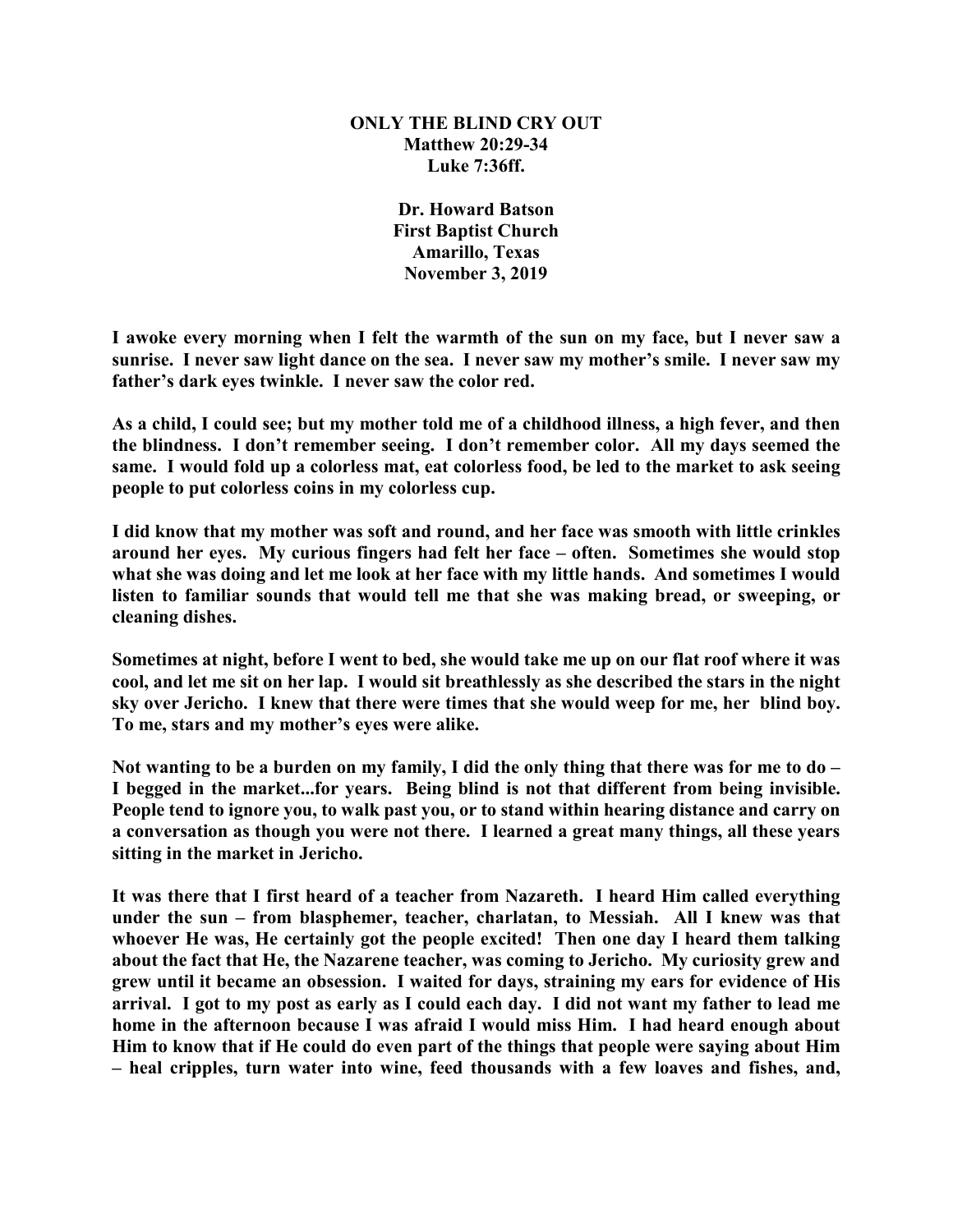**wonder of wonders, give the blind their sight – I had to meet Him. No, see Him! I had to see!**

**I heard them coming. They were still a good distance away. But it was as if the old walls had caught their sound and reverberated the news to me that Jesus was on His way. As the crowd grew noisier, I knew that He was getting nearer and nearer. The excitement was building in me, until I felt that I would scream. I had to run to find Him. Me, a blind man, groping down winding alleys trying to find a miracle. That would never work, so I began to call out to Him because I realized that in all that crowd of people following after Him, He might not see me. How would He know that I needed Him if I did not shout? So I began to call His name – I called louder and louder. "Jesus. Jesus. Over here. I'm over here. Help me! Help me, please. Jesus! Have mercy on me."**

**I must have gotten someone's attention, because the people that had moved into my area next to the little niche in the wall where I begged told me to be quiet. They said I was making too much noise. I was making too much noise? It sounded as though all of Jericho was screaming and calling out for something or other from Jesus. I called louder, "Jesus, Son of David, have mercy on me!" Someone pushed me down, then threw my cloak over me to shut me up. I felt a sob rise from the depths of my soul. The crowd must have blocked Him from seeing me, and I missed my chance. He had passed me by. I could hear the crowd moving on – then they stopped and all grew quiet.**

**I heard a voice saying, "Call him here." Then I felt someone poke me. "Get up," they said. "Jesus is calling for you." And lying there in the dust, hope was reborn. With a jump, I was to my feet. I threw aside my cloak, and many hands directed me, leading me right to the Healer.**

**"What do you want Me to do for you?" He asked.**

**"I – want – to – see," I answered.**

**"Go your way; your faith has made you whole," He said.**

**I was stunned. Suddenly there was painful burst of light as I stood there accepting my miracle. There were thousands of bright, glittery things floating in the air, and right in the center of them was this man. He smiled. I knew it was Jesus. I looked at this One before me, at His dusty sandals, His worn robe, His beard, His mouth. "So this is a grin," I thought. I looked at His eyes. And they looked back at my eyes. And that's when I began to follow Him. (Blind Bartimaeus, Ragan Courtney, edited)**

Why do we have these stories in the Bible? Jesus healed two blind men 2,000 years ago. So what? What difference does that make?

Are these stories recorded so that we can be amazed about what Jesus did in the past? I don't think that this is all that there is to it. The purpose of the story is to tell us what Jesus does. Around every corner, by the sea, in the city – Jesus is busy touching people and changing their life. Jesus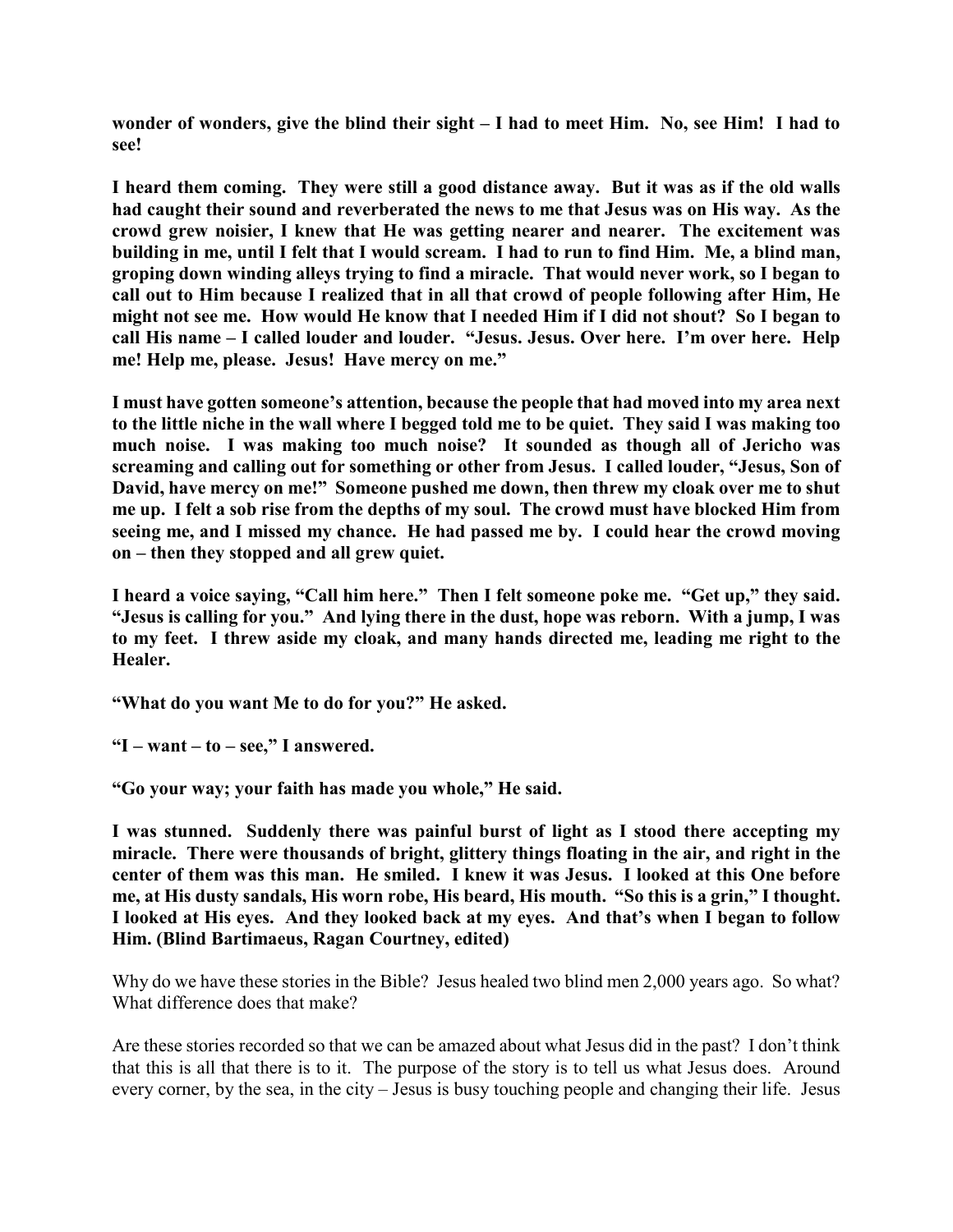is alive today, as He was on the road from Jericho – His outstretched hand is as ready to touch our lives with God's grace.

There is a catch, however. You see, it is really only the blind that cry out. Of all the people we see in scripture that come to Jesus, they have one thing in common – they shared a broken pride. In every story, in different ways, life had pushed these people to the edge of their self-sufficiency. They each made a decision, which God's word holds up to us as an example. Their decision: to step beyond their own self-sufficiency and into the healing grace of God.

The stories are not primarily about physical healing. Rather, Jesus gave sight to the blind men to show that nobody has to go through life spiritually blind. Jesus fed 5,000 to reveal that He is the Bread of Life. Each story of healing points beyond itself to the power of God to heal life, itself.

But God's healing is hindered until our pride is broken. God in no way can do the things He wants to do in our lives because we are pridefully depending upon ourselves.

In Matthew 20:29-34, Jesus' disciples were leaving Jericho. A large crowd follows Jesus. Some in the crowd are simply curious – hey, they want to keep a safe distance. Many of us follow Jesus that way, as well.

Don't get too involved -– it might hurt. Don't be too loyal – you might get branded. Don't show too much concern – they'll crucify you, too.

We have a lot of people like that.

People who keep religion in its place. People who don't stir the water. People who reek with mediocrity. One who knows how to keep his distance: "Now I'll pay my dues and I'll come once a week, but – well – you can get carried away, you know."

**Yes, as Max Lucado said, you can get carried away Up a hill to a cross and be killed**

## **Follow at a distance and you'll deny the Master. You won't die for a man you can't touch. But if you stay near to Him, in His shadow, you'll die with Him gladly. (Max Lucado,** *On the Anvil***)**

Bartimaeus. Mark is the only gospel that gives us the name of one of the blind beggars on the Jericho Road. His cry, "Have mercy upon me," is a cry directed to God by the afflicted in the Psalms. The large crowd begins to build, and the blind beggars, without ceasing, cry out, "Lord, have mercy on us, Son of David!" "Lord, have mercy on us, Son of David!" The "Son of David," of course, being the title for the Messiah from Isaiah 11, Jeremiah 23, Ezekiel 34. Earlier in His ministry Jesus had silenced those who declared Him to be the Messiah. But now He stands at the threshold of Jerusalem, itself, where His messianic vocation must finally be known and fulfilled.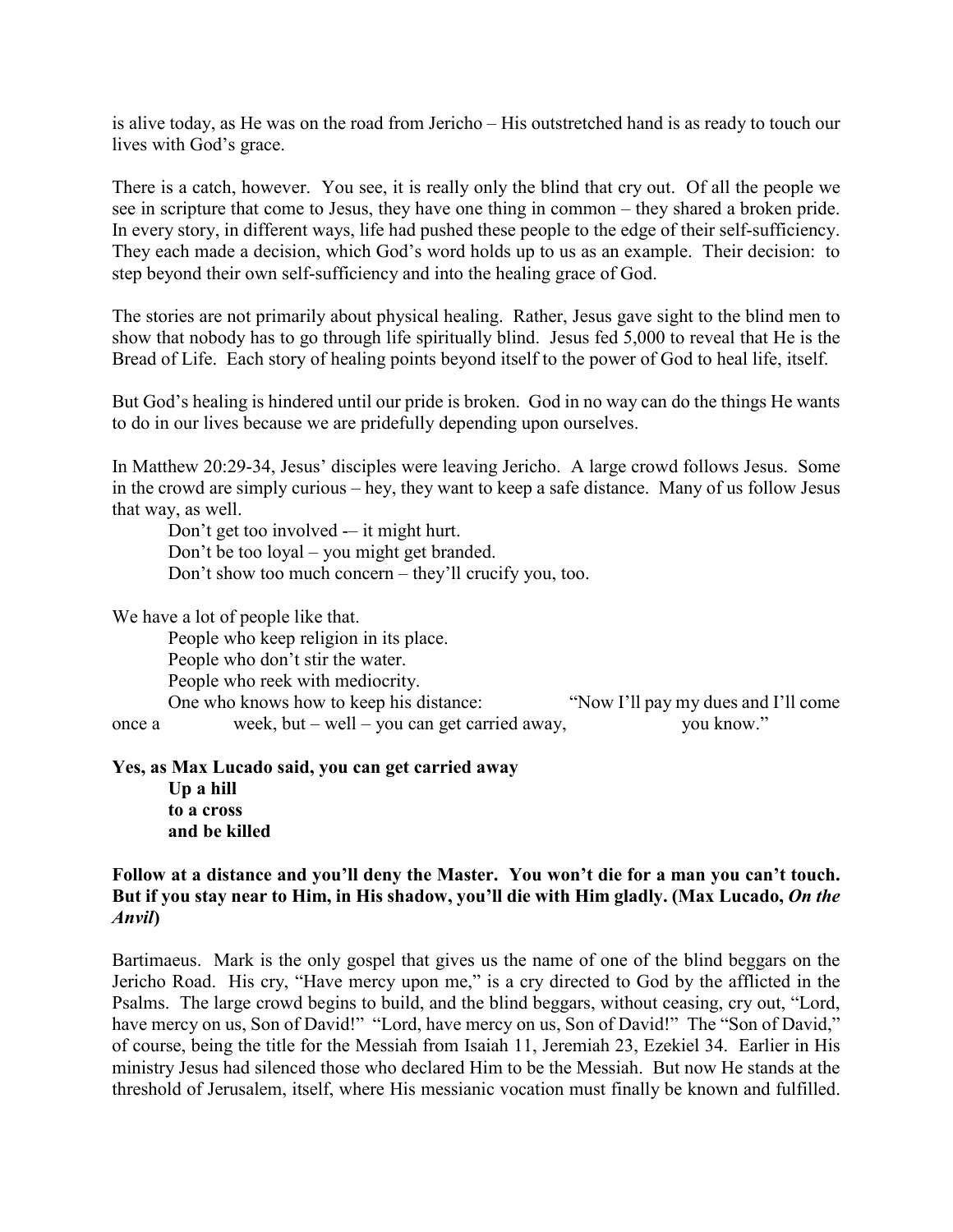The messianic secret is relaxed because it must be made clear to all the people that Jesus goes to Jerusalem as the Messiah and that He dies as the Anointed One.

As they cry out with the messianic title, the crowd tries to silence them. "Be quiet." The crowd was embarrassed by them. Didn't they have any pride? "Don't you see He's busy? Now, pipe down," another must have said. But they continued to cry, "Lord, have mercy on us."

When you're broken already, what do you have to lose? When you're already blind, how much darker can things get?

The crowd thinks it sees, and these two men are blind. They know what it is like to walk with Jesus. The blind can only speculate. Or so they suppose.

Two blind men, sitting on the side of the road – passing time, passing life – in the dust. They knew that they were blind. Did you hear that? They knew their blindness: broken eyes, broken lives, missed opportunities, no great catch for the brides-to-be, no parent's dreams of success to be fulfilled, no great expectations for a prosperous future.

But when they heard that Jesus was going by, two blind men "saw" a chance for hope in a name they had heard – Jesus.

Life can humble you when your self-sufficiency is stripped away. God comes to the forefront.

We cannot be a people of self-sufficiency and, at the same time, receive the graces of God. Did you hear that? We cannot, at the same time, be people of self-sufficiency and receive the graces of God.

Jesus stopped and called them. "What do you want me to do for you?" A cry for mercy from a broken heart always grabs the attention of God.

"Lord," they answered, "we want our sight." Tired of life in the dark, willing to step into the light, willing to see color and cloud, streams of water and of light.

Jesus had compassion on them and touched their eyes. The crowd was embarrassed, and Jesus was embracing. Jesus sees not two meaningless beggars, but two broken lives who need the touch of grace that heals. Brokenness becomes the key, once again, to wholeness.

They received their sight and followed him. These two stepped not only into the light of the sun, they stepped into the light of life. The saving touch of Jesus always produces a desire to follow the healer, and a heart of healing always yields a life of proclaiming.

Brokenness.

You know, some of us try to come to Jesus in the safety of the crowd, not really wanting anyone to see or know – probably not wanting to tell our own selves – that we are broken, that we are blind, that we are lame, that we are sinners in need of a savior.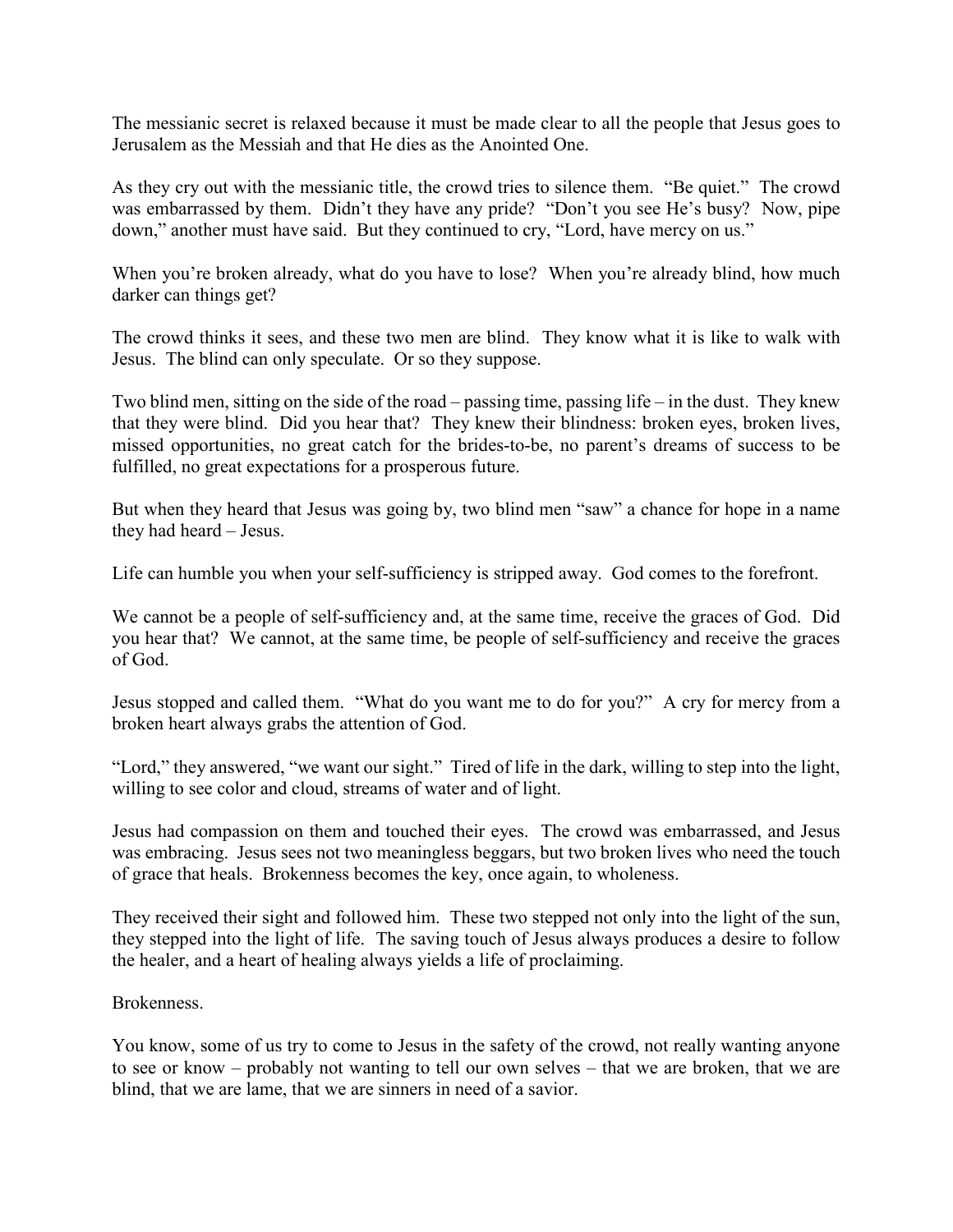I'm not really sure whatever happened to brokenness. I guess it's just gone out of style. Society tells us that what we did wasn't all that bad. Our neighbors declare that our sin is no worse than the next guy's. And we convince ourselves that we're okay. And Jesus keeps walking past us, because He can only stop when we, in our own brokenness, cry out, "Son of David, have mercy on us."

Brokenness is always a part of repentance.

But we live in a world, today, where people don't want to cry out in their brokenness – more worried about what someone else might think than we are about admitting our need for healing.

Do you remember when John the Baptist was in jail? He was unsure whether Jesus was the Messiah – God's answer to sin and suffering. In Matthew 11:2, John sent his disciples to ask Jesus, "Are you the one who was to come or should we expect someone else?" Jesus replied, "Go back and report to John what you hear and see. The blind receive sight, the lame walk, those who have leprosy are cured, the deaf hear, the dead are raised, and good news is preached to the poor."

Some of us are unsure whether Jesus is really the answer. So we sit in the dark, by the road to Jericho, with only one thing standing between us and a new life in Jesus' light. That's our pride. The tragedy is Jesus is passing us by, unnoticed.

But in this story, only the blind cry out. And in this story, only the blind are healed. We can hide in the crowd, untouched by Jesus, or we can swallow our pride and step forward into the healing of God's grace. Jesus is passing by – on His way to the cross. What do you choose?

Do you remember that curious story from Luke's gospel, the seventh chapter? Turn over with me. Luke 7:36-39.

Mark describes it this way in his gospel : "She broke the vial and poured it over his head."

As long as the thin, slender neck of the vessel was intact, the aroma was held captive in the family heirloom – the treasure of the perfume. Only after it was broken was the room filled with the delicious perfume. Only then – only in the brokenness of the vial – could the head and feet of the Savior be anointed.

The broken vial is really a symbol of the brokenness of the heart of the woman. She was a sinner. She knew it. The religious people knew it. And, yes, Jesus knew it, too. But she came as a sinner – like her vial – in brokenness for the master.

There were others there, in Luke's gospel. The Pharisees were there. They were smug. Brokenness? Never! In fact, they could never see their own brokenness because they're so busy pointing out the brokenness of others. In fact, they were the picture of wholeness, of completeness. They would not be broken, so they could not be forgiven.